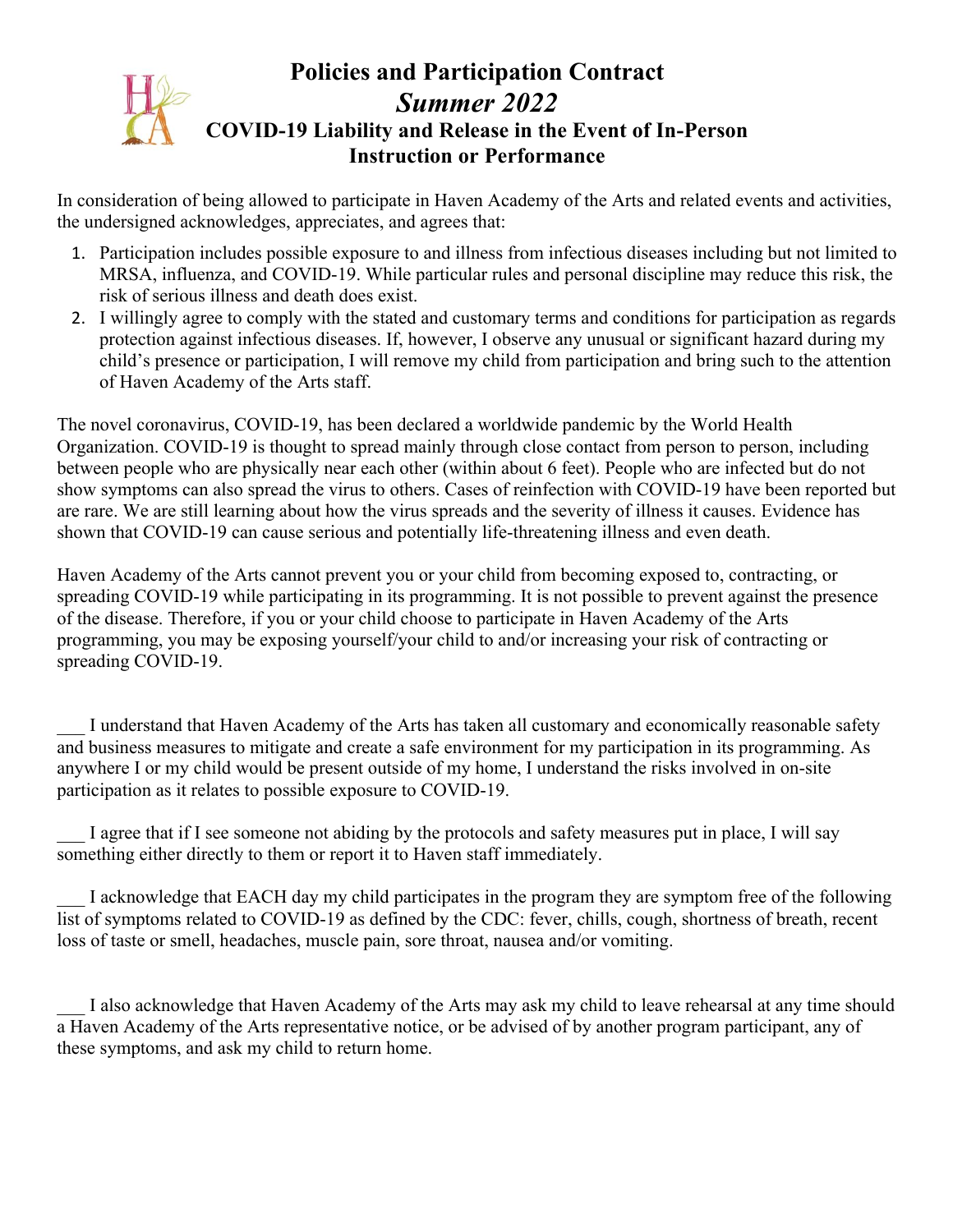# **Policies and Participation Contract** *Summer 2022* **COVID-19 Liability and Release in the Event of In-Person Instruction or Performance Cont.**

Should my child or anyone in my family test positive for COVID-19 or be in direct contact with someone who has tested positive for COVID-19, I commit to informing Haven staff as soon as possible and keeping my child home from in-person rehearsals for the current recommendation indicated by the CDC, as is recommended by the CDC guidelines. I understand that if my child is fully vaccinated they may not need to quarantine, but should still contact Haven Academy for instructions if exposed.

Additionally, I agree that if my child develops potential COVID-19 symptoms (fever, chills, cough, shortness of breath, recent loss of taste or smell, headaches, muscle pain, sore throat, nausea and/or vomiting) while in the program, I will keep my child home from rehearsal and notify Haven staff immediately for instructions on returning after an illness.

I understand that if my child or someone in my household exhibits COVID-19 symptoms, tests positive for COVID-19, or is exposed to COVID-19, that we will be required to submit a negative PCR COVID-19 test before returning to rehearsal. I also understand the test does not take the place of the required quarantine.

I also understand Haven Academy of the Arts' obligations to report any known cases of COVID-19 to other program participants, staff, partner programs who may be at risk or exposure. Information on the specific identity of the individual will be kept confidential and shared only on a need-to-know basis and Haven Academy of the Arts will only share information about when the participant was potentially exposed.

I acknowledge that I have carefully read this document and understand the information therein. I agree to each and all of the terms and acknowledgments above and agree to participate in Haven Academy of the Arts programming.

## $X$  and the set of the set of the set of the set of the set of the set of the set of the set of the set of the set of the set of the set of the set of the set of the set of the set of the set of the set of the set of the

*(Parent Signature)* 

ASSUMPTION OF RISK: I have read and understood the above warning concerning COVID-19. I hereby choose to accept the risk of myself or my child contracting COVID-19 in order to participate. These services are of such value to me that I accept the risk of being exposed to, contracting, and/or spreading COVID-19 in order to participate in Haven Academy of the Arts programming. rather than arranging for an alternative method of participating in the program virtually (e.g., video conference).

## $X$

*(Parent Signature)*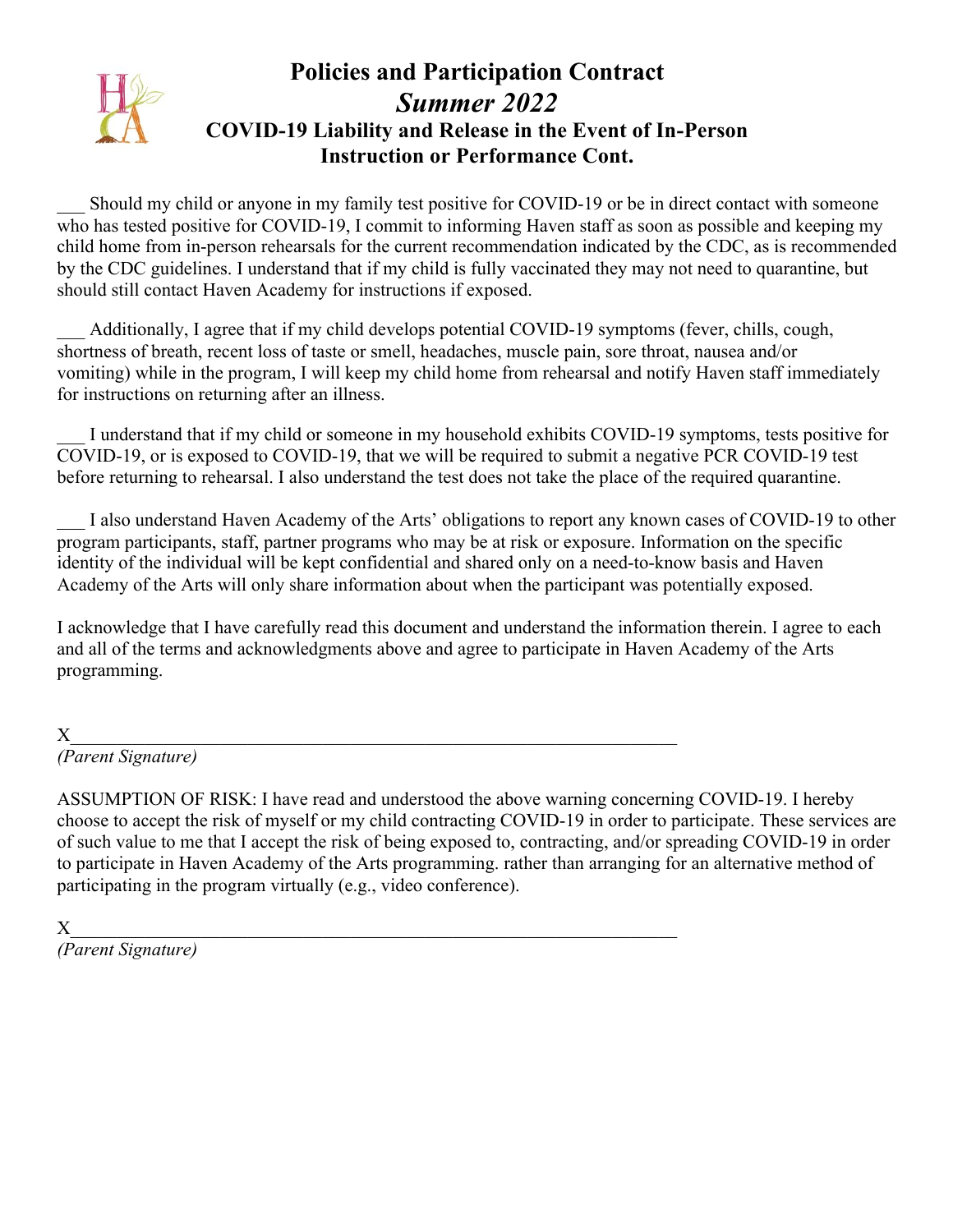

# **Policies and Participation Contract** *Summer 2022* **Keeping Haven Safe: COVID-19 In-Person Protocols Commitment**

**Haven Academy of the Arts is closely following the Los Angeles County and CDC guidelines. Please note that protocols are subject to change based on current guidelines. Please take a moment to read our new COVID-19 policies. All policies exist for the safety of our students and staff.**

#### **Parents and Students**

- The determination for in-person vs. virtual rehearsals/performances is entirely dependent upon government regulations, and health factors of cast members involved. Haven Staff is not responsible for government regulations limiting in-person instruction. Refunds will **not** be offered due to displeasure of Haven Academy's decision to go virtual if necessary.
- **Parents are** *required* **to keep their child home from in-person rehearsal if they exhibit any of the following**: fever, chills, cough, shortness of breath, recent loss of taste or smell, headaches, muscle pain, sore throat, nausea and/or vomiting. This is a no tolerance policy. Please help us keep our casts and staff safe and healthy!

#### **Parents**

- Only students are permitted at rehearsals absolutely no parents, visitors or siblings.
- Student drop-off is at the front of the rehearsal site, outside; please be on time and no more than 5 minutes early.
- Payments for tuition and any additional transactions must be made on-line unless specifically approved by a Haven staff member.
- End of rehearsal is **very important**; you **must be on time** to pick up your child. You will meet your child at the front of the rehearsal site, outside.
- **COVID Performance Testing Protocol**: This Summer, our goal– regulations permitting– is to continue performing for a live audience. Students who wish to perform without a mask may be required to take a COVID-19 test or submit proof of vaccination prior to the performances. If there is any expense involved with the test, the family of the student is responsible for the cost.